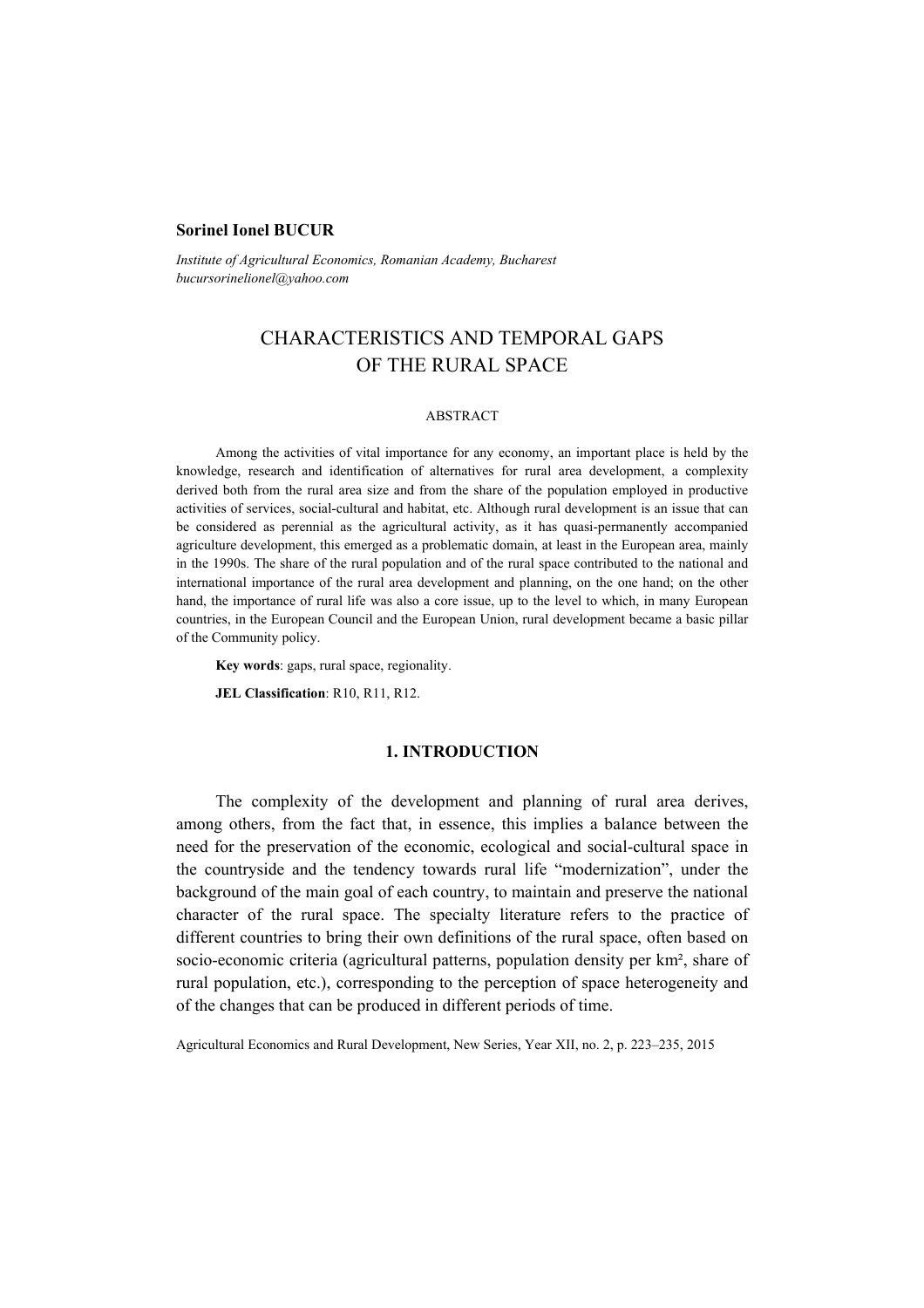## **2. CONSIDERATIONS ON THE GOAL OF THE RESEARCH ISSUE**

Starting from the rural area importance both in terms of its size and of its resources involved in the economy, the present approach intends to make a diagnosis of the rural area at the level of the development region South-Muntenia, focusing on the following aspects:

a) Conceptual approaches and the main functions of the rural structures;

b)Spatial distribution (dimension) of the rural area, specific to the South-Muntenia Region;

c) Structural evolution of the rural systems after 1989;

d)Identification of certain sustainable rural development alternatives at local (regional) level.

## **3. METHODOLOGICAL ASPECTS**

From the methodological point of view, the present analysis is based on public statistical information from the National Institute of Statistics through the Tempo-Online data base, and also from Eurostat data base of the European Union. We must specify that our approach refers to the period 1990-2014, and the limits of this period can be modified, in the case of certain indicators, depending on data availability. The motivation of such a limitation can be explained by the fact that at regional level, most often the availability of public data does not keep the pace with those at national level, certain gaps existing in their publication. We must say that the present approach is based on the utilization of some well-known statistical methods, of dynamics and comparisons type, with the presentation of results mainly under table form, justified by the need of highlighting the information at territorial level.

#### **4. OBTAINED RESULTS**

# 4.1. THE RURAL SPACE – CONCEPTUAL APPROACHES AND FUNCTIONS OF THE RURAL STRUCTURES

Any analytical approach to the rural space, meant to reveal the functions of the rural space and the defining characteristics that should be taken into consideration, presupposes a previous outline of the "rural space" concept including the "shifts" of its content in time or in different organizational European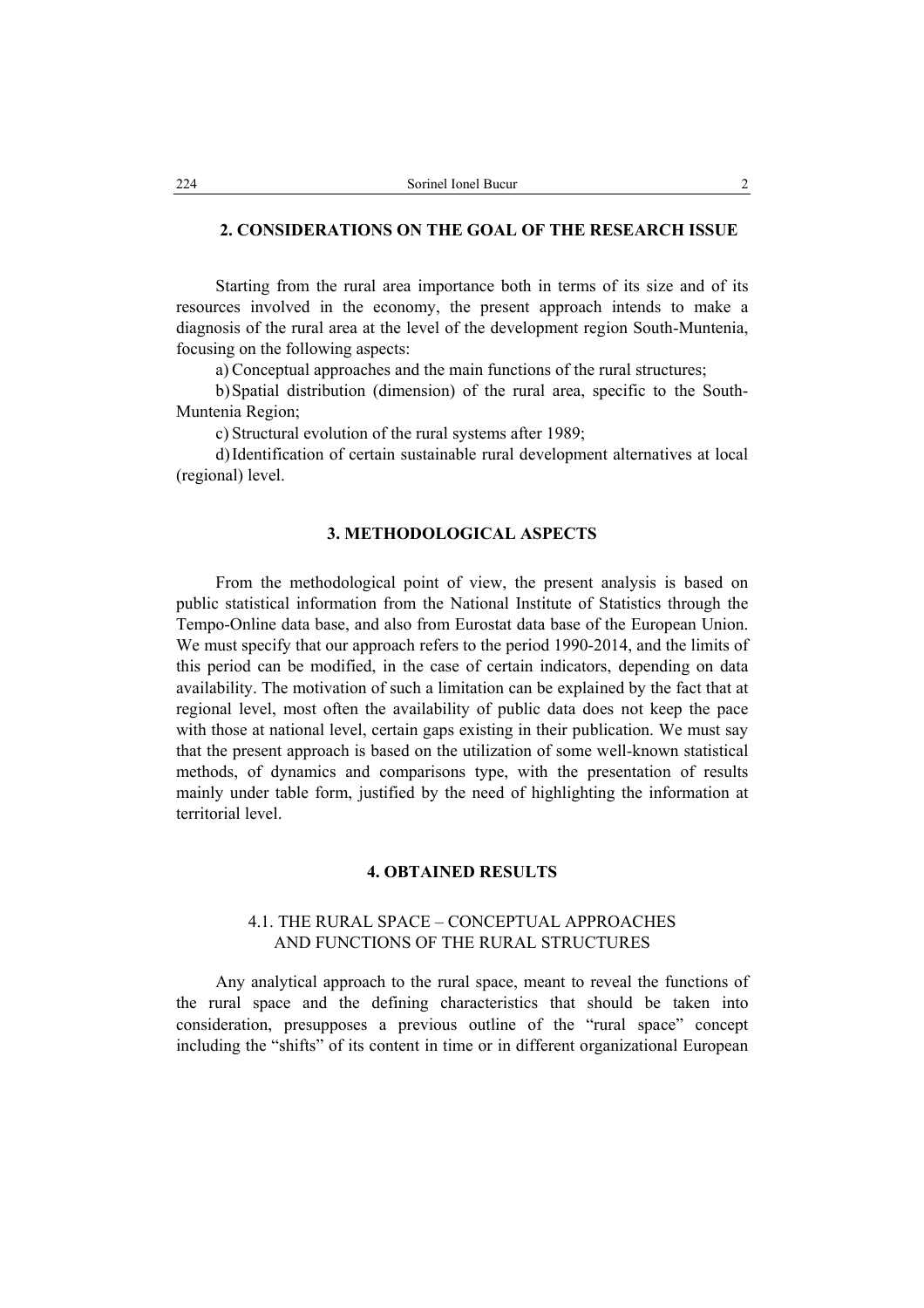entities. As a first definition<sup>1</sup>, the rural space denotes the "agricultural land where crops are grown and animals are raised and the non-agricultural land for other utilizations than agriculture, namely the habitat and the human activity in the rural area". The association of the agricultural land and of the natural space into a unitary whole attributed to the rural space has not eliminated the relatively equivocal character of the definition. In an attempt to redefine it,<sup>2</sup> "the rural space contains the interior and coastal area and includes the small villages and towns, in which the largest part of land is used for agricultural and forestry purposes, the mountain areas for recreational purposes, natural reserves, other dwelling or handicraft activities". The merit of this definition is that it subsumes the agricultural and non-agricultural segments of the rural space to an entity distinct from the urban space, characterized by great concentrations of inhabitants and vertical and horizontal structures. Another definition<sup>3</sup> circumscribes the interior or coastal area comprising the small villages and towns to the rural space, where most of the land is used for: a) agriculture, forestry; b) economic, social and cultural activities of the inhabitants from these areas (handicraft, local industries and services); c) non-urban areas equipped with leisure time facilities (or natural reserves); d) other utilizations (except for dwellings).

In general terms, the rural space covers territories and communities, natural landscapes, agricultural land, forests, habitats and traditional cultures, this space being practically, the "depository" of most national economy resources. Considering the rural space being rather a geographical concept than an economic one, attributing to it areas identified as less populated and outside the urban area, with various economic activities, dispersed, and relatively independent from the direct influence of the urban areas, the OECD experts differentiate two hierarchical levels of the territorial unit: local (NUTS 5) and regional (NUTS 3), to which three groups of regions are attached: predominantly rural (over 50% of the population is living in rural communities); significantly rural (15-50% rural population); predominantly urban (under 15% rural population).

At the same time, the European Union $4$  differentiated the rural areas according to the criterion of their integration into the national economies, as follows:

 $<sup>1</sup>$  In conformity with Art. 2 of the Project of the European Chart of Rural Space, elaborated by</sup> the Agriculture and Rural Development Commission of the European Council. 2

 $2$  Effected by the Commission Amending the project of the European Chart of the Rural Space, after the European Forum in Verona (1995).

<sup>&</sup>lt;sup>3</sup> Considered as an ultimate meaning of the rural space, in the Recommendation no. 1296/96 of the Parliamentary Assembly of the Council of Europe. 4

European Commission (1998) "Rural development. Situation and Outlook", Working Doc., DG VI, Bruxelles.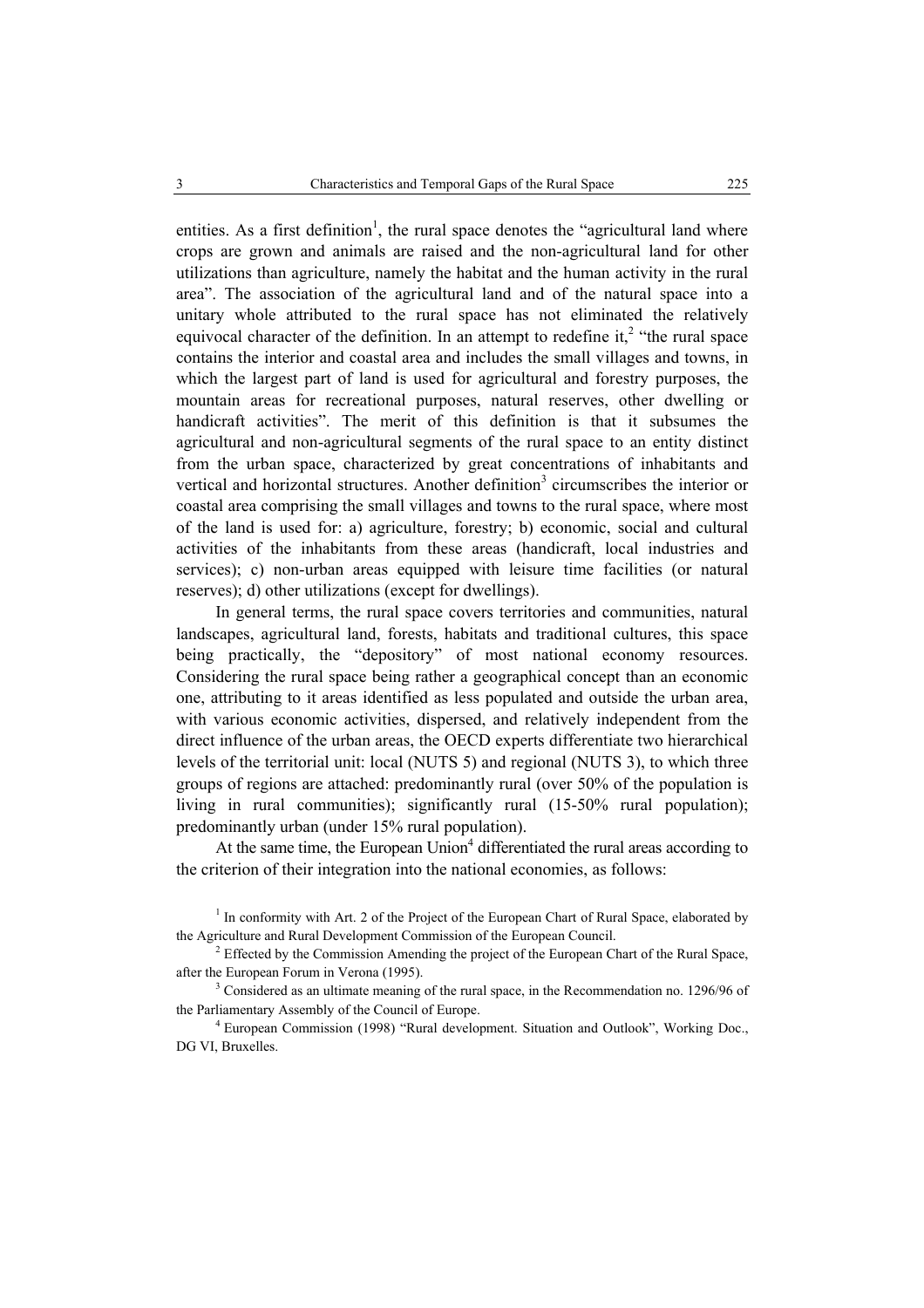• Integrated rural areas, characterized by population growth, main employment in the secondary and tertiary sectors, agriculture being the essential land operation form. Being located near the big towns, they bear a pregnant urban print, with physical and social infrastructure that gives them economic development and diversification opportunities, yet unfavourable to rural authenticity or to the demographic stability and ecologic equilibrium;

• Intermediary rural areas, situated relatively at distance from the urban centers, with mixed economic activities in the primary and secondary sectors. It is here that the large-sized performant agricultural enterprises are found (associative private farms in the EU countries and agricultural associations or agricultural companies in the transition economy countries);

• Peripheral rural areas, characterized by very low demographic density, the lowest incomes of a population that is preponderantly elderly and dependent on agriculture. Endowed with improper infrastructure of services, these areas are subject to factors generating isolation (mountain relief, distance to the transport networks); the different natural economic potential and the distance of the agricultural land from the supply and sale centers have a strong influence upon the activity of the agricultural entrepreneurs in the establishment and maintenance of agricultural holdings.

Rural development<sup>5</sup>, both at national and regional level, must start from the rural space functions, namely: the economic, ecologic and socio-cultural function. The **economic function** is considered by most experts as having agriculture at its core. Other economic branches besides agriculture, such as the industries downstream and upstream agriculture, such as forestry, industry, mining, etc. develop and expand in these areas. Different analysts in the field of economics, sociology and political sciences both from the developed and developing countries underlined the major importance of the economic function of the rural space. In most theoretical approaches, the economists have treated this issue at a general level, associating it with two main concepts: economic growth and economic development. There have been different tendencies to define the two concepts, starting with their assimilation due to some common traits, but the conceptual delimitation of the terms is determined by certain differences that show that the two concepts are not identical from the perspective of the capacity of generalizing and reflecting certain social phenomena. The economic development of the rural space can be defined as an improvement of the rural population's welfare and of the contribution of rural resources to that of the whole population $6$ . Two key components can be noticed in

 $6$  Leon, Y.(1999): "Rural development: Which lessons from economic analysis?", The 9<sup>th</sup> EAAE Congress, Warsaw, Poland.

<sup>&</sup>lt;sup>5</sup> Otiman, I.P. (1997) "Rural Development in Romania", Agroprint Publishing House, Timișoara.<br><sup>6</sup> Leon X (1000): "Pural development: Which Jessons from economic apelucie?", The 0<sup>th</sup> EAAE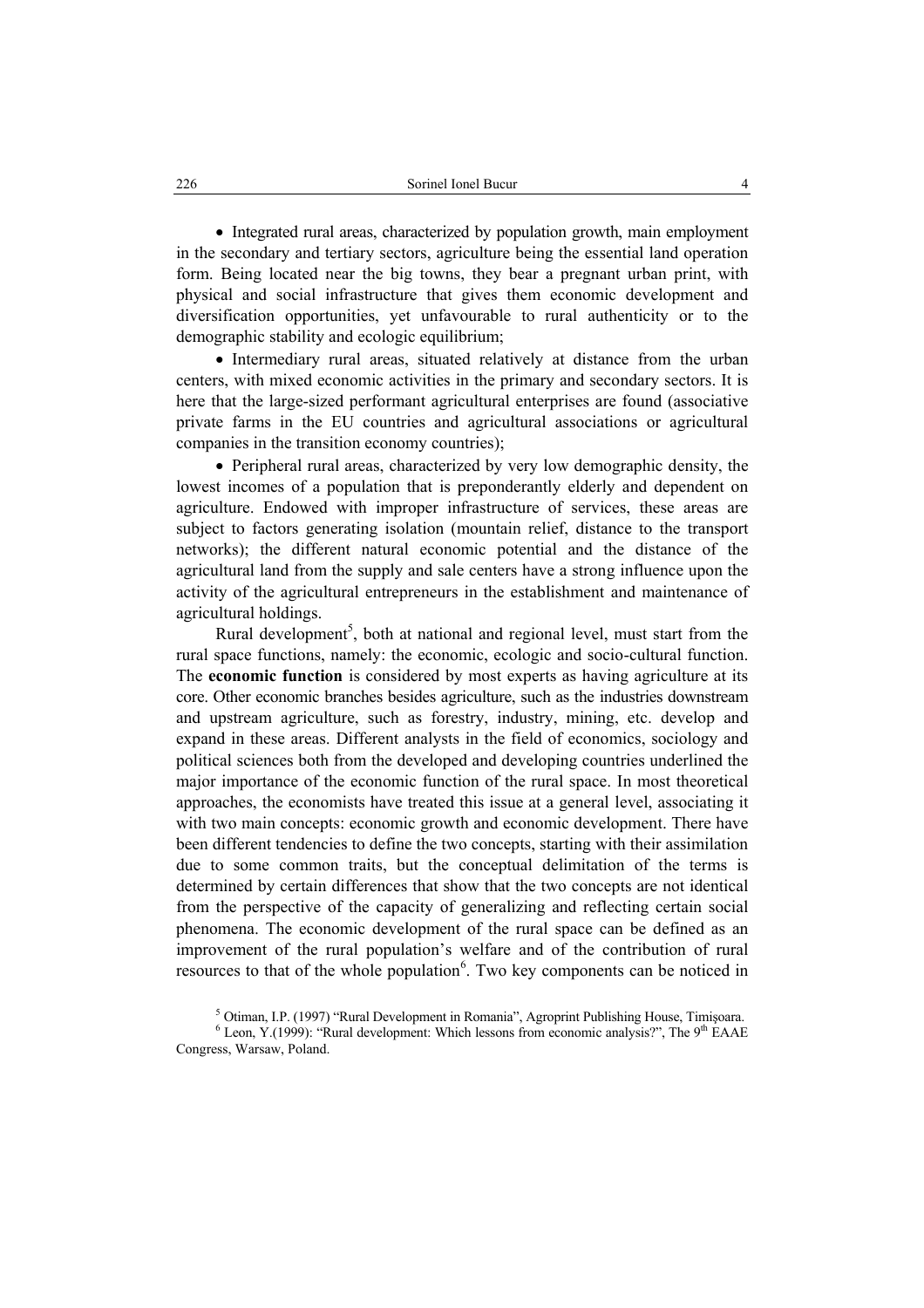the explanation of the concept: the rural development first refers to people and not only to activities or space, while their welfare cannot be dissociated from that of the society in general.

There are also other components of the economic function that are equally important, among which we can mention: the production of recyclable raw materials for industry and energy production; meeting the needs of small and medium-sized enterprises in agriculture, industry, handicraft, commercial enterprises and providers of services; establishment of a leisure and tourism base, as well as the genetic resources preservation, as a basis for agriculture and biotechnology. Thus, the agricultural and non-agricultural segments from the componency of a rural space form a distinct entity, which is characterized by a strong concentration of inhabitants and of socio-economic structures, disposed on both a vertical and horizontal plan. In the rural development context, the economic size has a defining importance upon the cohesion between these areas. The economic development and competitiveness level of a given area is not represented only by the sum of available production factors.

From the point of view of the **ecological function**, it is of crucial importance to develop an adequate infrastructure, rural population's education and training possibilities, the proximity of services, the innovation capacity, the entrepreneurship, efficient institutions and a favourable legal framework, in order to support the economic development. At the same time, the rural areas need to organize and mobilize their endogenous potential, as well as to develop their capacity to attract external resources under the form of investments, technical assistance and business services. The ecological re-equilibration, the return to a certain rurality standard, the removal of negative phenomena, provides a special importance to the ecological function of the rural area in the melioration process.

By the nature of the human activities and the intra- and inter-community relations complexity, **the rural space is a social space**. The relatively small size of the localities, the establishment of special connections between the community members, the mutual knowledge and the social hierarchization are some of the characteristics of the social relations in the rural area. The social life of the rural localities is deeply linked to the spiritual and cultural life, the traditions and customs being an undeniable patrimony of each rural region.

## 4.2. SHORT PRESENTATION OF THE REGION SOUTH-MUNTENIA

The region South-Muntenia, with an area of 31,335 km², accounting for about 14% of Romania's total area, is located in the South-South-Eastern part of the country, bordering on the Region Center in the North, on the Region South-East in the East, on Bulgaria in the South, with the limit being given by the natural border – the Danube River, and on the Region South-West in the West. The presence of the Danube in the South of the region gives it the possibility to have communications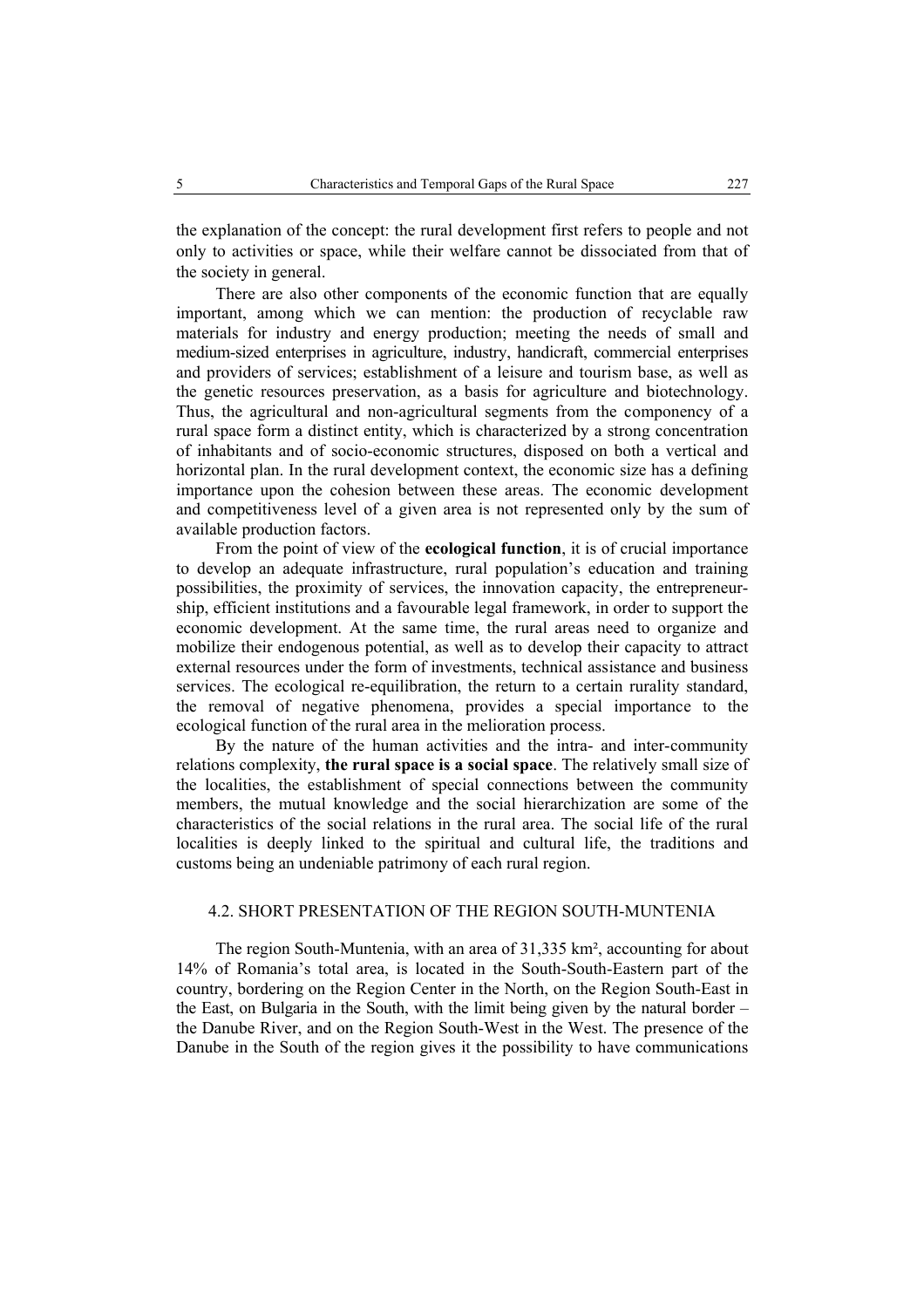with the 8 riverain countries; through the Danube – Black Sea Canal it has exit to the Black Sea and access to the Constanţa Harbour – the main sea gate of the country. The proximity to Bucharest represents a real advantage through the existing social and institutional infrastructure and through the international airport Otopeni.

Not being an administrative structure, the Region *South-Muntenia* consists of 7 counties (Argeş, Călăraşi, Dâmboviţa, Ialomiţa, Giurgiu, Prahova and Teleorman), 16 municipalities, 32 towns and 519 communes with 2019 villages.

The relief of the region, characterized by variety and disposition under amphiteatre form, comprises three major relief units: mountains 9.5 %, hills 19.8%, plain and meadows 70.7%.

While for the four counties in the South (Ialomiţa, Călăraşi, Giurgiu, Teleorman) the characteristic relief unit is the plain, the other 3 counties in the North (Argeş, Dâmbovita, Prahova) consist of both plain and hills and mountains; it is in this area that the highest mountain peaks of the country are found – the peaks Moldoveanu (2544 m) and Negoiu (2535 m) in the Făgăraş massif and the peak Omu (2505 m) in the Bucegi massif.

The rich hydrographic network is dominated by the Danube Delta, into which the main rivers of the region flow (Olt, Argeş, Dâmboviţa, Ialomiţa and Prahova). This is completed by a series of natural and anthropic lakes with complex utitlization. The region has rich and important water resources (3.4% of the region's total area), which, through the utilization in different sectors, have a special role in the region's economic development.

The various relief forms and their geological complexity contribute to the diversity of natural resources. The mountain and hilly areas concentrate important natural underground resources for the energy, chemical industry and the bulding materials industry.

Together with the subsoil resources, soil resources have a special importance and directly influence the development of certain economic sectors. The land areas under forests and forestry vegetation account for 19.6% of the region's area, representing an important source of timber and a proper habitat for the fauna of hunting interest.

## 4.3. THE SPATIAL DISTRIBUTION OF THE RURAL AREA SPECIFIC TO THE REGION SOUTH-MUNTENIA

In the period 1990-2014, the number of communes increased by 7.9% in the Region South-Muntenia (from 481 communes in 1990 to 519 communes in 2014); the county Giurgiu was on the first place, with a 20.4 percent increase, followed by the counties Ialomiţa (10.9%) and Teleorman (10.8%). This increase can be explained by certain villages complying with the necessary administrative and economic criteria to acquire the commune status.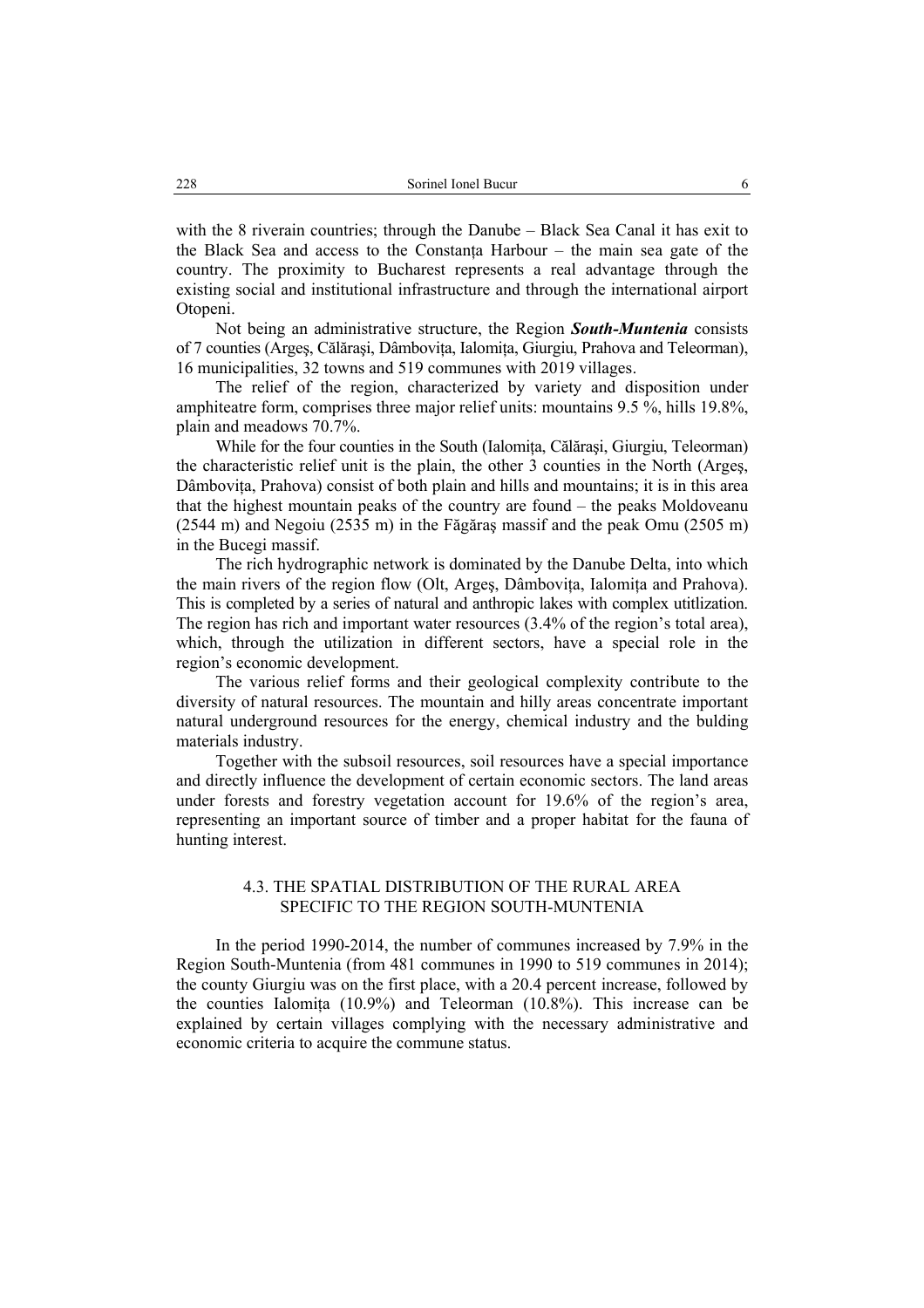In the year 2014, the county Argeş had 18.4% of the total number of communes in the region, followed at small distance by the county Teleorman (17.7%) and Prahova (17.3%) (Table 1). It must be mentioned that in the period 1990-2014, the county Argeş followed a downward trend in terms of the share of communes in total region by 1%; the county Giurgiu was at the opposite pole with an increase of its share in total communes from the Region South-Muntenia by 1.2%.

|      | Argeş | Călărași | Dâmbovița | Ialomița | Giurgiu | Prahova | Teleorman |
|------|-------|----------|-----------|----------|---------|---------|-----------|
| 1990 | 19.3  | 10.0     | 15.8      | 9.6      | 10.2    | 17.9    | 17.3      |
| 1991 | 19.3  | 10.0     | 15.8      | 9.6      | 10.2    | 17.9    | 17.3      |
| 1992 | 19.3  | 10.0     | 15.8      | 9.6      | 10.2    | 17.9    | 17.3      |
| 1993 | 19.3  | 10.0     | 15.8      | 9.6      | 10.2    | 17.9    | 17.3      |
| 1994 | 19.3  | 10.0     | 15.8      | 9.6      | 10.2    | 17.9    | 17.3      |
| 1995 | 19.3  | 10.0     | 15.8      | 9.6      | 10.2    | 17.9    | 17.3      |
| 1996 | 19.3  | 10.0     | 15.8      | 9.6      | 10.2    | 17.9    | 17.3      |
| 1997 | 19.3  | 10.0     | 15.8      | 9.6      | 10.2    | 17.9    | 17.3      |
| 1998 | 19.3  | 10.0     | 15.8      | 9.6      | 10.2    | 17.9    | 17.3      |
| 1999 | 19.3  | 10.0     | 15.8      | 9.6      | 10.2    | 17.9    | 17.3      |
| 2000 | 19.3  | 10.0     | 15.8      | 9.6      | 10.2    | 17.9    | 17.3      |
| 2001 | 19.3  | 10.0     | 15.8      | 9.6      | 10.2    | 17.9    | 17.3      |
| 2002 | 19.3  | 10.0     | 16.0      | 9.5      | 10.2    | 17.8    | 17.2      |
| 2003 | 19.5  | 9.8      | 16.0      | 9.6      | 10.2    | 17.6    | 17.2      |
| 2004 | 18.7  | 9.4      | 16.1      | 10.0     | 10.2    | 17.5    | 18.1      |
| 2005 | 18.4  | 9.5      | 15.9      | 9.9      | 11.2    | 17.4    | 17.8      |
| 2006 | 18.3  | 9.6      | 15.8      | 9.8      | 11.4    | 17.3    | 17.7      |
| 2007 | 18.3  | 9.6      | 15.8      | 9.8      | 11.4    | 17.3    | 17.7      |
| 2008 | 18.3  | 9.6      | 15.8      | 9.8      | 11.4    | 17.3    | 17.7      |
| 2009 | 18.3  | 9.6      | 15.8      | 9.8      | 11.4    | 17.3    | 17.7      |
| 2010 | 18.3  | 9.6      | 15.8      | 9.8      | 11.4    | 17.3    | 17.7      |
| 2011 | 18.3  | 9.6      | 15.8      | 9.8      | 11.4    | 17.3    | 17.7      |
| 2012 | 18.3  | 9.6      | 15.8      | 9.8      | 11.4    | 17.3    | 17.7      |
| 2013 | 18.3  | 9.6      | 15.8      | 9.8      | 11.4    | 17.3    | 17.7      |
| 2014 | 18.3  | 9.6      | 15.8      | 9.8      | 11.4    | 17.3    | 17.7      |

*Table 1*  Share of counties in total Region South-Muntenia in terms of the number of communes in the period 1990-2014 (%)

*Source:* calculations on the basis of Tempo-Online data, NIS, 2015.

As regards the number of villages, in the year 2014, from the 2019 component villages of the Region South-Muntenia, the county Argeş had 28.5% (576 villages), followed by the county Prahova with 20.1% (405 villages) and Dâmbovita (353 villages). Practically, the three counties together have 66.1% of the total number of villages from the Region South-Muntenia.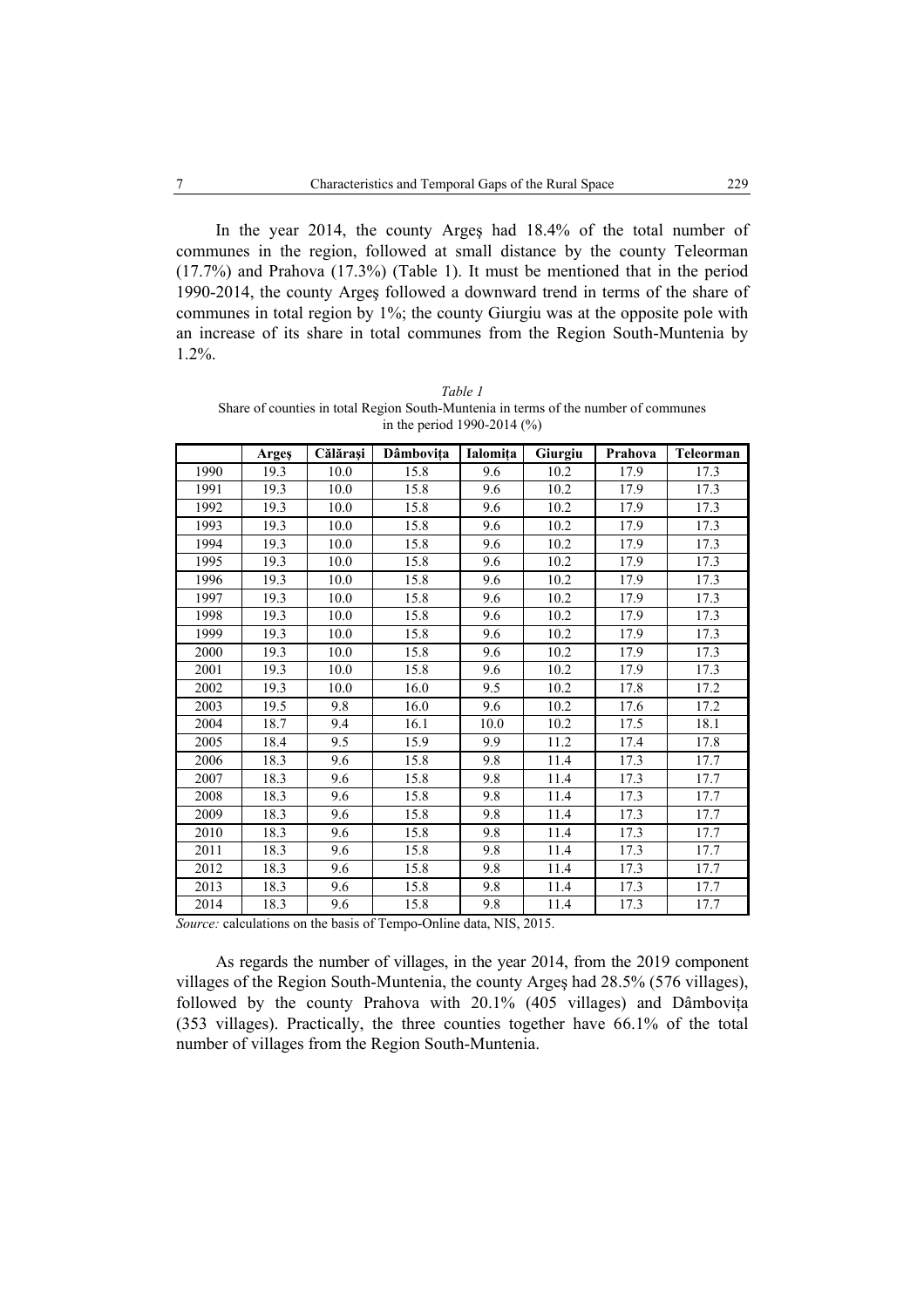The rural area of the region South-Muntenia totalled 3134 thousand ha in the year 2014 and this area remained unchanged in the period 1990-2014; from the seven counties of the region, the rural area of the county Argeş was on the first place as regards its size, with 643 thousand ha, followed at small distance by the county Teleorman (529 thousand ha) (Figure 1).



Figure 1. The share of the rural area by counties in the total rural area of the region South-Muntenia in the year 2014 (%).

# 4.4. THE STRUCTURAL EVOLUTION OF THE RURAL SYSTEMS IN THE POST-REVOLUTION PERIOD

The measurement of the structural gaps of the rural systems after 1989 starts from a methodological specification. More exactly, we speak about the limitation, in certain cases, of the analysis interval at the period 1992-2014, having in view that the territorial statistics makes available a complete data series only for this period. The approach to the structural gaps is limited to the following systems:

a) The demographic system – as component part of the social systems, in relation to the demographic indicators;

b)The economic system – in relation to the gross value added in the agricultural sector;

c) The preservation and management of natural resources, as component part of the ecological system – in relation to the population connected to the sewerage systems with waste water treatment.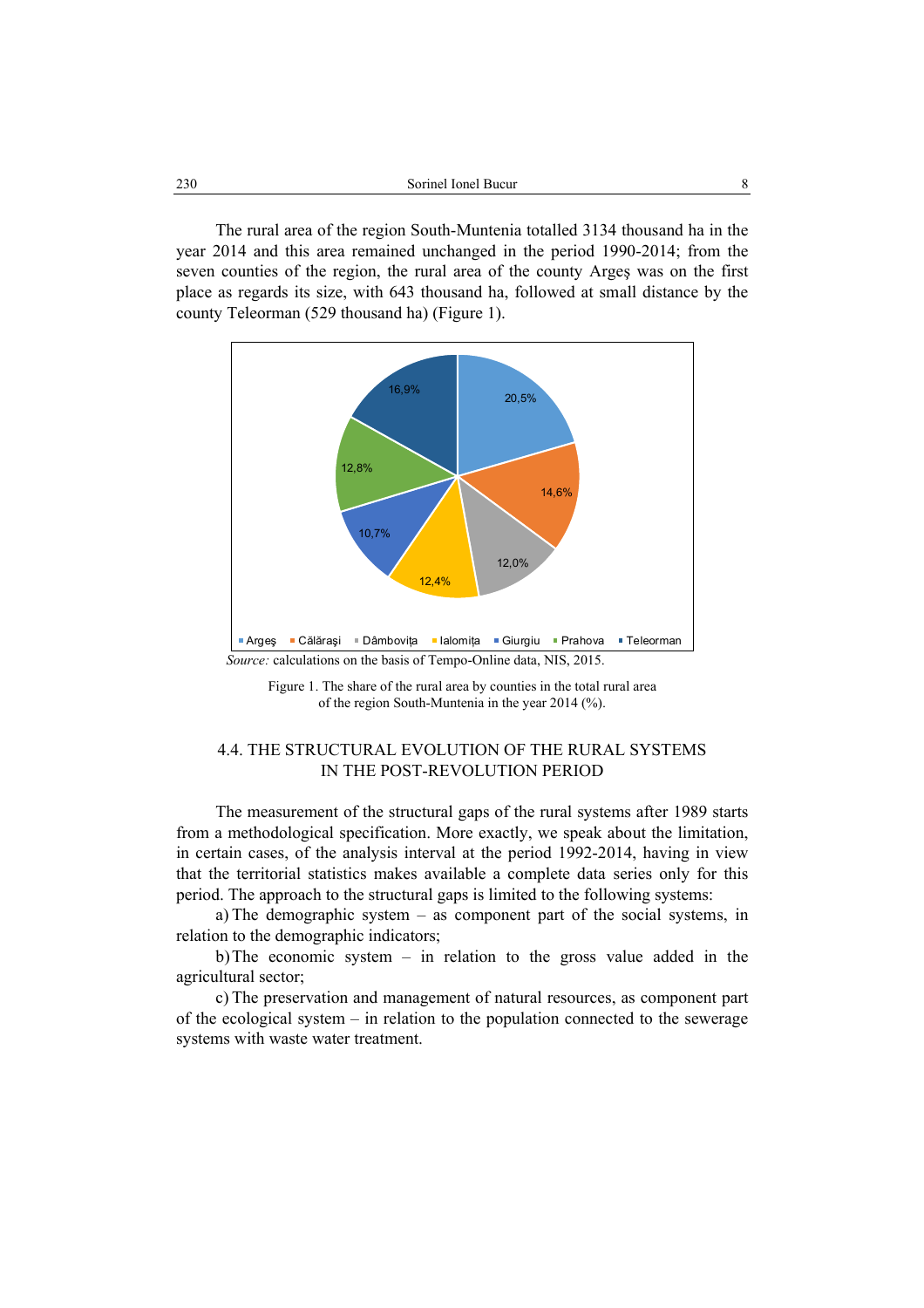From the demographic point of view, in 23 years' time, the population from the rural area of the Region South-Muntenia diminished by 10.2%. In a classification of counties, Teleorman is on the first position as regards the decrease of the number of inhabitants by 22%, followed by Giurgiu and Ialomiţa. Specific for these counties, and also an explanation to population's decrease, is the fact that there are mainly plain counties, with a narrow range of economic activities, including agriculture (Table 2). The rural population's diminution, correlated to a strongly negative natural increase<sup>7</sup>, with a noticeable and intense demographic ageing of the population, is not an advantage for the sustainable development of each given area.

|           | Region<br>South-<br>Muntenia | Arges  |        | Călărași Dâmbovița Ialomița |         |         |        | Giurgiu   Prahova   Teleorman |
|-----------|------------------------------|--------|--------|-----------------------------|---------|---------|--------|-------------------------------|
| 1992      | 2.092                        | 0.360  | 0.207  | 0.381                       | 0.216   | 0.186   | 0.418  | 0.324                         |
| 1993      | 2.071                        | 0.355  | 0.205  | 0.379                       | 0.213   | 0.185   | 0.416  | 0.319                         |
| 1994      | 2.057                        | 0.351  | 0.203  | 0.377                       | 0.211   | 0.184   | 0.415  | 0.316                         |
| 1995      | 2.042                        | 0.348  | 0.202  | 0.376                       | 0.208   | 0.183   | 0.413  | 0.312                         |
| 1996      | 2.031                        | 0.345  | 0.201  | 0.375                       | 0.206   | 0.183   | 0.411  | 0.310                         |
| 1997      | 2.018                        | 0.343  | 0.201  | 0.373                       | 0.205   | 0.182   | 0.409  | 0.306                         |
| 1998      | 2.011                        | 0.341  | 0.200  | 0.373                       | 0.203   | 0.182   | 0.408  | 0.303                         |
| 1999      | 2.004                        | 0.339  | 0.200  | 0.373                       | 0.202   | 0.182   | 0.408  | 0.300                         |
| 2000      | 2.003                        | 0.339  | 0.201  | 0.373                       | 0.201   | 0.183   | 0.407  | 0.299                         |
| 2001      | 1.974                        | 0.339  | 0.200  | 0.365                       | 0.200   | 0.166   | 0.407  | 0.296                         |
| 2002      | 1.988                        | 0.337  | 0.200  | 0.372                       | 0.199   | 0.182   | 0.406  | 0.293                         |
| 2003      | 1.978                        | 0.336  | 0.199  | 0.370                       | 0.197   | 0.181   | 0.405  | 0.289                         |
| 2004      | 1.948                        | 0.336  | 0.198  | 0.363                       | 0.196   | 0.164   | 0.405  | 0.286                         |
| 2005      | 1.940                        | 0.336  | 0.197  | 0.362                       | 0.195   | 0.164   | 0.404  | 0.282                         |
| 2006      | 1.934                        | 0.335  | 0.198  | 0.362                       | 0.194   | 0.163   | 0.404  | 0.278                         |
| 2007      | 1.929                        | 0.336  | 0.198  | 0.361                       | 0.193   | 0.162   | 0.404  | 0.275                         |
| 2008      | 1.927                        | 0.338  | 0.197  | 0.361                       | 0.192   | 0.161   | 0.404  | 0.273                         |
| 2009      | 1.920                        | 0.337  | 0.197  | 0.362                       | 0.192   | 0.161   | 0.404  | 0.269                         |
| 2010      | 1.913                        | 0.336  | 0.196  | 0.362                       | 0.191   | 0.160   | 0.403  | 0.266                         |
| 2011      | 1.906                        | 0.335  | 0.195  | 0.362                       | 0.190   | 0.159   | 0.403  | 0.263                         |
| 2012      | 1.900                        | 0.334  | 0.194  | 0.362                       | 0.190   | 0.158   | 0.401  | 0.260                         |
| 2013      | 1.889                        | 0.333  | 0.193  | 0.361                       | 0.189   | 0.157   | 0.400  | 0.256                         |
| 2014      | 1.878                        | 0.331  | 0.192  | 0.361                       | 0.188   | 0.156   | 0.398  | 0.253                         |
| 2014/1992 | $-10.2$                      | $-7.9$ | $-7.2$ | $-5.3$                      | $-13.3$ | $-16.3$ | $-4.8$ | $-22.0$                       |
| $(\%)$    |                              |        |        |                             |         |         |        |                               |

*Table 2*  Evolution of the population in the rural area of the Region South-Muntenia in the period 1992-2014 (mil. inhabitants)

*Source:* calculations on the basis of Tempo-Online data, NIS, 2015.

 $<sup>7</sup>$  In the year 2014, the rural area of the Region South–Muntenia had a natural increase of the</sup> population of -13705 persons, Teleorman county being on the first place omong the seven counties, with the highest negative natural increase of the population, by -3508 persons.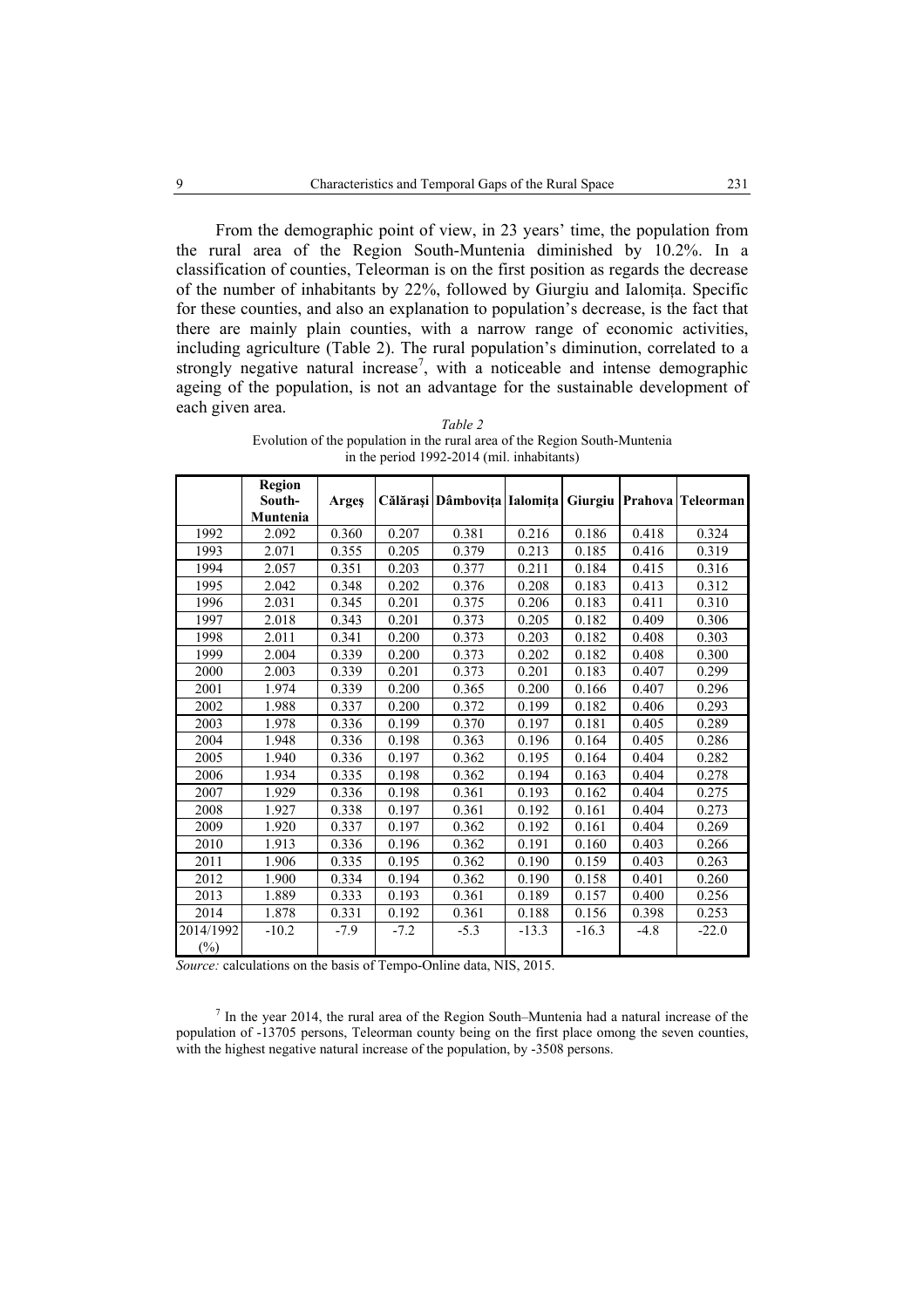From the economic perspective, the European statistics supplies information on the gross value added obtained in the agricultural sector by each component county of the Region South-Muntenia. Although, the time period is limited to 2000-2012, it can be noticed that in 13 years' time, the sectoral gross value added increased by 84.4% per total region; this increase was generated by the positive trend in all seven counties, from 47.4% (Prahova) to double (Călăraşi – 108.5) (Table 3). The positive trend of the gross value added obtained in agriculture puts into evidence the fact that the agricultural sector can be one of the driving engines of local development, through production diversification and development of certain related activities generating surplus value.

| Evolution of gross value added obtained in the agricultural sector in the period 2000-2012 (film.curo) |                       |              |        |                             |        |        |        |                               |  |
|--------------------------------------------------------------------------------------------------------|-----------------------|--------------|--------|-----------------------------|--------|--------|--------|-------------------------------|--|
|                                                                                                        | <b>Region South -</b> | <b>Arges</b> |        | Călărasi Dâmbovita Ialomita |        |        |        | Giurgiu   Prahova   Teleorman |  |
|                                                                                                        | <b>Muntenia</b>       |              |        |                             |        |        |        |                               |  |
| 2000                                                                                                   | 673.63                | 110.03       | 102.7  | 116.55                      | 66.16  | 89.85  | 91.21  | 97.13                         |  |
| 2001                                                                                                   | 1080.56               | 147.94       | 175.51 | 159.51                      | 130.36 | 126.79 | 118.75 | 221.7                         |  |
| 2002                                                                                                   | 860.63                | 119.96       | 127.92 | 151.9                       | 99.97  | 111.38 | 89.93  | 159.58                        |  |
| 2003                                                                                                   | 951.43                | 158.96       | 137.55 | 184.04                      | 95.1   | 126.68 | 127.4  | 121.7                         |  |
| 2004                                                                                                   | 1421.82               | 193.78       | 241.13 | 208.91                      | 158.36 | 206.86 | 168.28 | 244.51                        |  |
| 2005                                                                                                   | 1130.27               | 186.91       | 148.25 | 220.75                      | 123.84 | 144.38 | 139.88 | 166.26                        |  |
| 2006                                                                                                   | 1235.07               | 217.17       | 150.8  | 248.03                      | 121.65 | 157.1  | 150.46 | 189.86                        |  |
| 2007                                                                                                   | 927.44                | 188.32       | 85.24  | 287.02                      | 65.06  | 75.5   | 127.96 | 98.34                         |  |
| 2008                                                                                                   | 1513.79               | 207.79       | 242.79 | 257.86                      | 181.94 | 231.77 | 192.28 | 199.37                        |  |
| 2009                                                                                                   | 1167.17               | 194.93       | 183.19 | 192.08                      | 148.64 | 148.78 | 150.29 | 149.27                        |  |
| 2010                                                                                                   | 1259.15               | 182.85       | 177.29 | 236.36                      | 157.14 | 184.44 | 146.79 | 174.28                        |  |
| 2011                                                                                                   | 1648.18               | 238.75       | 274.04 | 261.02                      | 184.87 | 253.31 | 180.37 | 255.81                        |  |
| 2012                                                                                                   | 1241.85               | 183.21       | 214.14 | 214.94                      | 119.64 | 197.74 | 134.44 | 177.74                        |  |
| 2012/2000                                                                                              |                       |              |        |                             |        |        |        |                               |  |
| $(\%)$                                                                                                 | 84.4                  | 66.5         | 108.5  | 84.4                        | 80.8   | 120.1  | 47.4   | 83.0                          |  |

*Table 3*  Evolution of gross value added obtained in the agricultural sector in the period 2000-2012 (mil.euro)

*Source*: calculations on the basis of Eurostat data, 2015.

As indicator of conservation and protection of natural resources, the number of inhabitants connected to sewerage systems with waste water treatment increased by 13.7% in the period 2006-2014 per total South-Muntenia region, the county Prahova having the most important increase among the seven counties, i.e. by 36.5%, the rest of the counties ranging from +0.5% (Călăraşi) to 12.3% (Giurgiu). Although the connection to the sewerage systems with waste water treatment has followed an increasing trend, both in terms of population and by component counties, only about one third of the inhabitants of the Region South-Muntenia benefit from these services, and the differences by counties are quite significant. Except for the counties Argeş and Prahova, where the share of the population connected to modern sewerage systems exceeds the regional average, the percentage shares of the other five counties oscillate around 20 % (Table 4).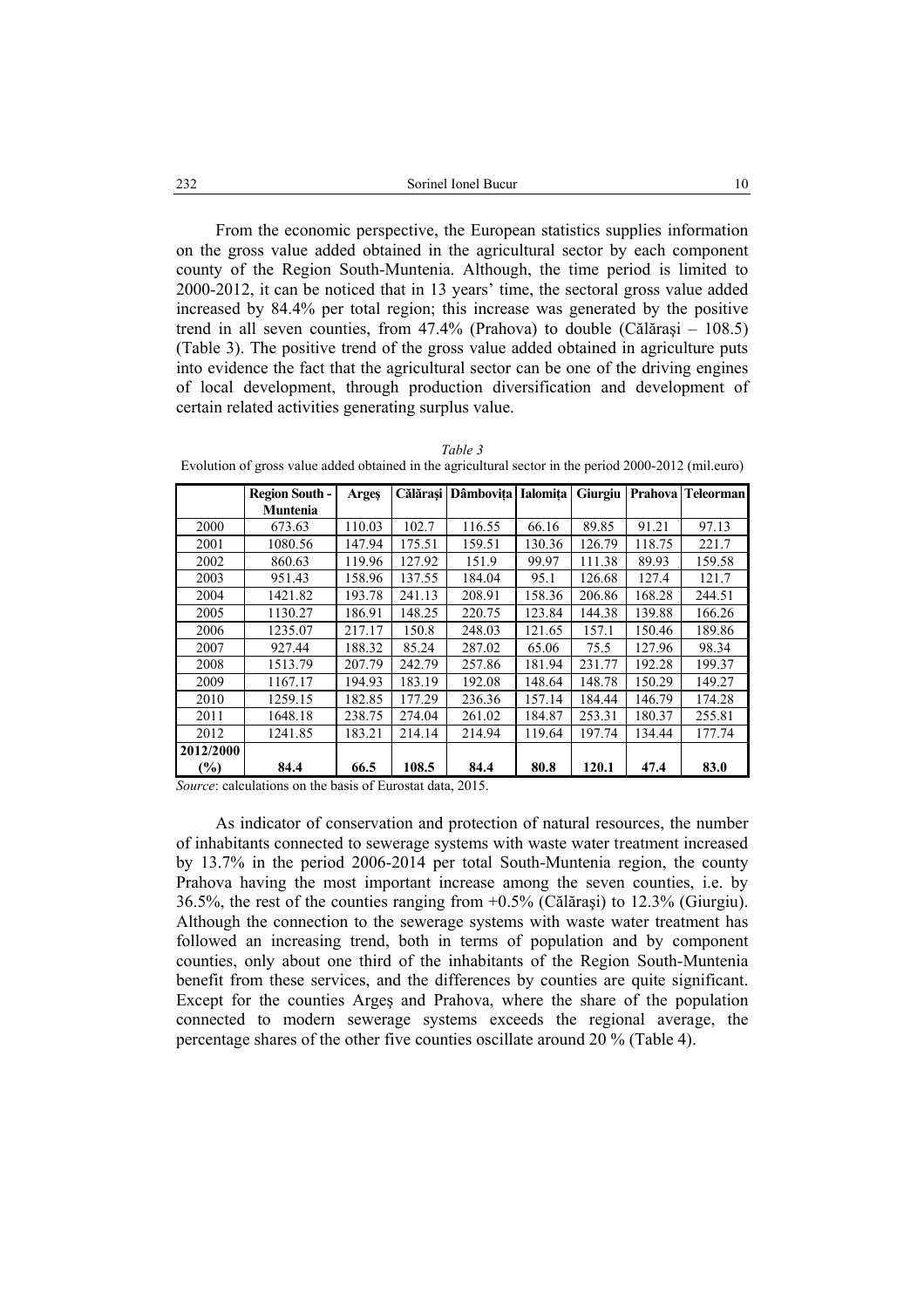|      | Region<br>South -<br>Muntenia | Arges | Călărași | Dâmbovița Ialomița Giurgiu |      |      | Prahova | Teleorman |
|------|-------------------------------|-------|----------|----------------------------|------|------|---------|-----------|
| 2006 | 24.6                          | 39.7  | 21.3     | 18.6                       | 16.8 | 20.4 | 25.0    | 18.9      |
| 2007 | 26.1                          | 39.1  | 21.6     | 19.5                       | 17.5 | 19.5 | 30.8    | 19.2      |
| 2008 | 25.8                          | 38.0  | 19.7     | 18.2                       | 18.3 | 19.8 | 31.1    | 19.6      |
| 2009 | 25.9                          | 38.6  | 19.7     | 18.4                       | 18.5 | 20.9 | 31.1    | 18.8      |
| 2010 | 26.5                          | 39.5  | 20.1     | 19.2                       | 18.6 | 21.8 | 31.3    | 19.3      |
| 2011 | 26.6                          | 38.9  | 20.6     | 18.6                       | 18.7 | 20.8 | 32.5    | 19.9      |
| 2012 | 27.2                          | 40.0  | 21.2     | 19.8                       | 18.9 | 21.8 | 32.3    | 20.3      |
| 2013 | 27.9                          | 39.9  | 21.5     | 20.1                       | 19.2 | 21.9 | 34.3    | 21.2      |
| 2014 | 29.0                          | 43.0  | 22.1     | 20.5                       | 19.5 | 21.4 | 35.2    | 22.3      |

*Table 4*  The share of the population connected to sewerage systems with waste water treatment in total population in the period 2006-2014 (%)

*Source*: calculations on the basis of Tempo-Online data, NIS, 2015.

# 4.5. SUSTAINABLE RURAL DEVELOPMENT ALTERNATIVES IN THE SOUTH - MUNTENIA REGION

The approach to the complex development of a heterogeneous region from the point of view of the characteristics of the component counties involves a certain difficulty induced by the natural question: how can pluriactivity be generated in an area with so many different specificities? Even though, at first sight, the issue could be considered as relatively marginal, in reality, at least two essential "operators" have participated to the complex development of the rural area: agriculture, *per se*, and the remaining national economy. Agriculture, because when it has reached the performance stage, it becomes capable to generate a surplus supply compared to the necessary local consumption, available for redistribution in other deficient areas or for processing. The national economy, in the sense that by the different non-agricultural activities developed in the rural area it generates alternative incomes for the excedentary rural population. These considerations support the option to consider agricultural production as a first "pillar" of the complex development of the rural area from the Region South-Muntenia. The rationale is relatively simple: by the intensification of agricultural production, the necessary zonal critical mass of raw products can be obtained that economically makes it worth investing in agri-food processing and marketing activities.

Starting from the premise that regional development, in general, and rural development, in particular, take place almost exclusively by local initiatives, we consider that, by identifying certain development opportunities in the agri-food sector, practically the main pillars of the complex development of the rural area from the Region South-Muntenia can be set up. In this respect, we consider that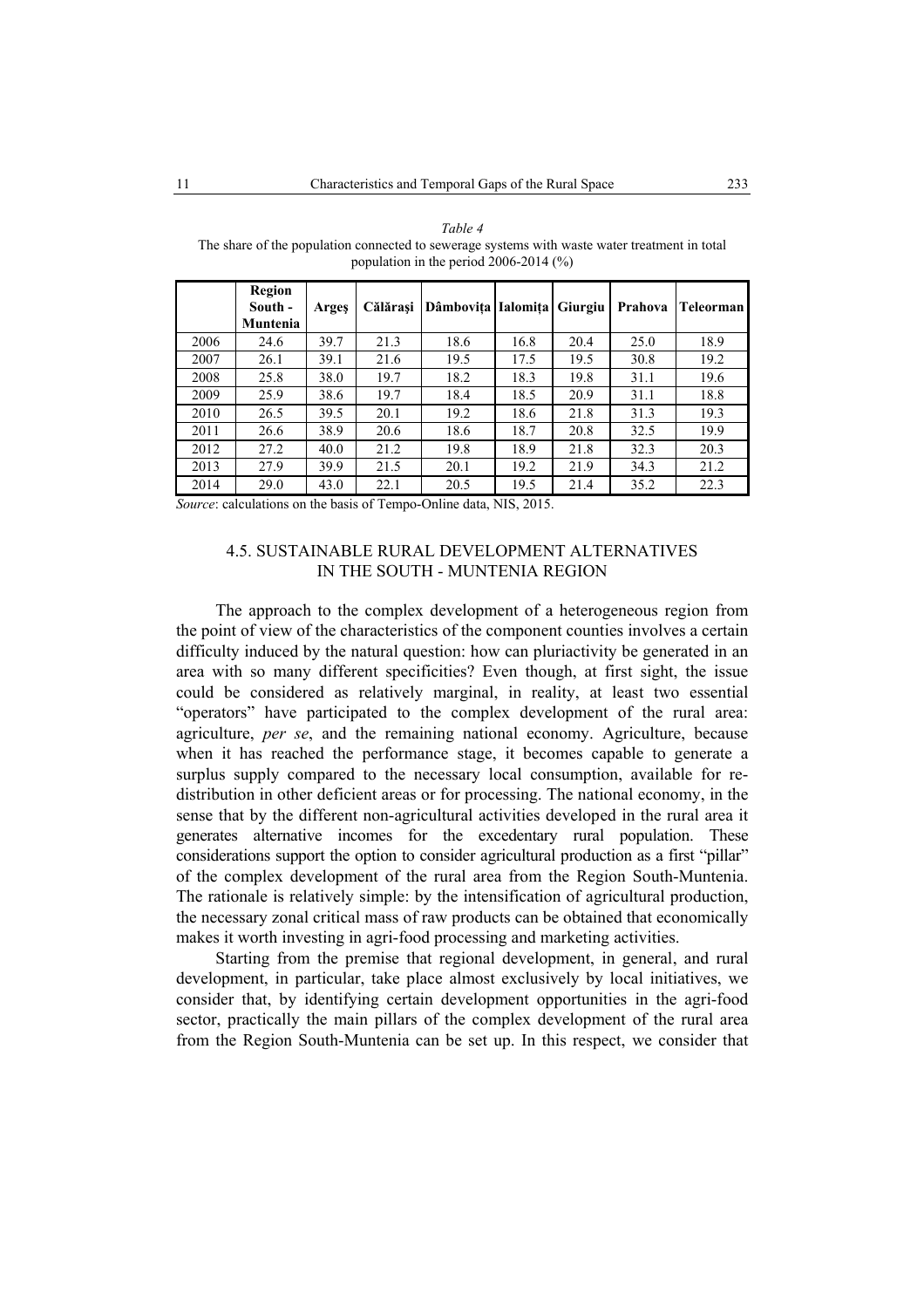among the priorities of the complex development of the rural area from South-Muntenia, derived from the rural priorities at national level, we can list at least three priorities with direct impact on performance and sustainability, namely:

• Acceleration of the process of small and medium-sized farms restructuring and their transformation into viable farms from the economic point of view and the improvement of the economic performance of the farms and processing sector, in order to increase the market integration of quality products and for import substitution;

• Maintaining and improving the natural environment quality by a sustainable management of the natural resources and by fighting against climate changes;

• Diversification of economic activities, job creation, improvement of infrastructure and services for a better life quality in the countryside.

## **5. CONCLUSIONS**

The increasing interest in the rural area issues has been lately intensified, generating specific policies and strategies. In fact, the existence of the rural development concept, in European terms, is closely linked to the existence of community programs, being assimilated to the rural development policies. Practically, the structural adjustment became a stringent issue both from the economic and social point of view, under the background of the intensification of the migration flow from villages to towns, as well as of the increase of rural population's pauperization.

Having in view the position held by agriculture and rural area in the economy, the design of the agricultural and rural development policies represents a main responsibility for each government. In this respect, the relations in approaching the rural development issue must be based on consultation, cooperation and complementarity, on expanding the partnership in order to ensure a harmonious growth, not only by national initiative, but mainly by local initiative.

With regard to the sustainable development of the rural area from the Region South-Muntenia, we consider that the intervention of the decision-makers is necessary both as regards the outline of strategic local development priorities, according to the specific characteristics of each area, and mainly as regards the effective collaboration with the local authorities, in order to identify the activities generating gross value added. The implementation of the National Regional Development Strategy 2014-2020, corroborated with the measures proposed under the National Rural Development Program for the period 2014-2020, will result in the long term development of the region, while taking into account the specificities of each component county.